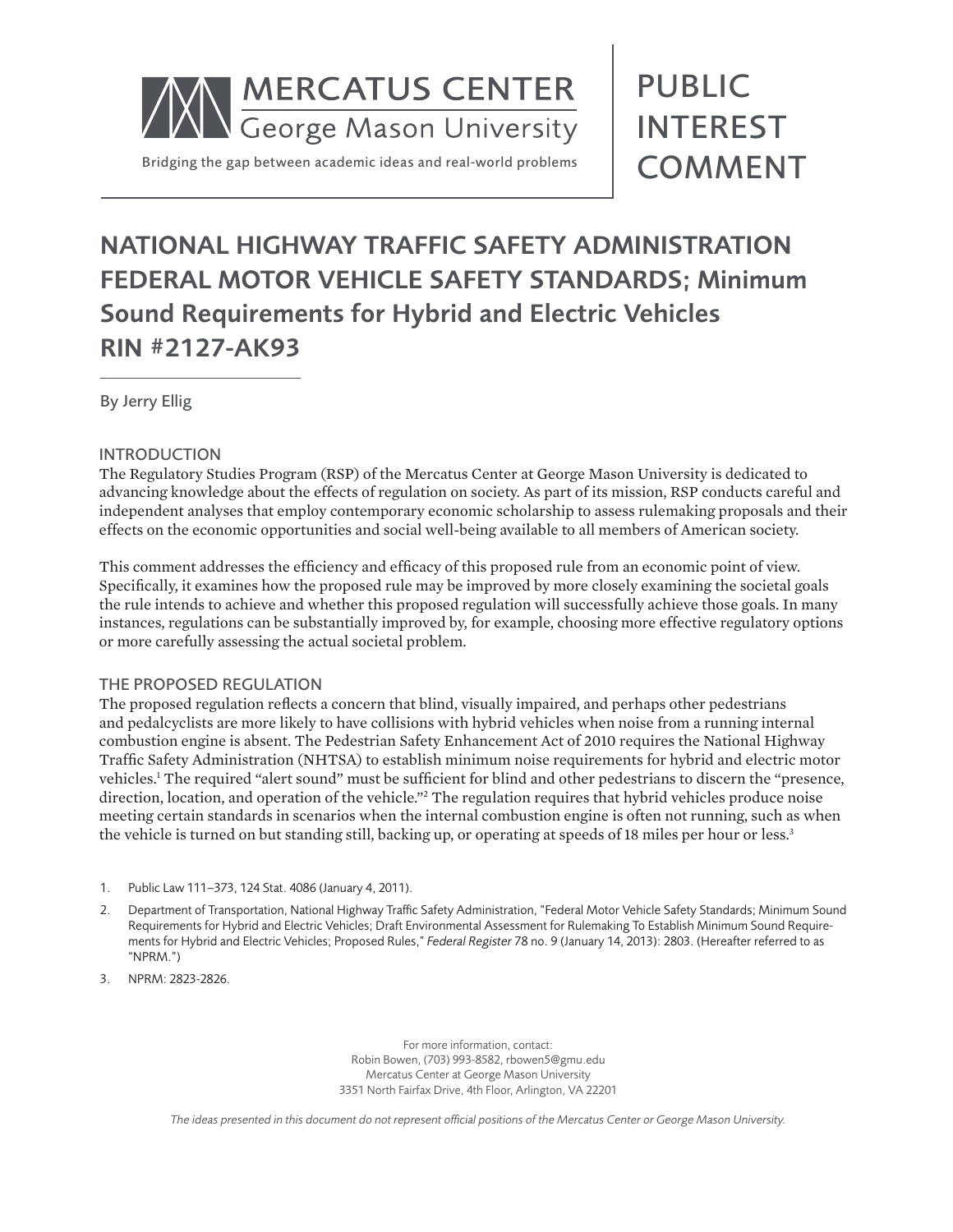The Regulatory Impact Analysis (RIA) calculates monetized benefits of \$106.6 million for avoided pedestrian injuries and \$115.1 million for avoided pedalcyclist injuries, for total monetized benefits of \$221.1 million (plus unquantified benefits resulting from the fact that the sound will aid navigation of visually impaired pedestrians not involved in accidents).<sup>4</sup> Since the total cost is estimated at approximately \$25 million, the RIA concludes that the benefits exceed the costs at either a 3 percent or 7 percent discount rate.<sup>5</sup> Unfortunately, the calculations substantially overstate the prospective benefits of this regulation, for several reasons:

• The RIA estimates a reduction in accidents for all pedestrians and pedalcyclists, even though the primary purpose of the regulation is to protect the blind and vision-impaired. Approximately 3.3 percent of the US population is blind or vision-impaired.<sup>6</sup> Unless these individuals are a much higher percentage of the population involved in accidents than they are of the general population, the RIA substantially overestimates the number of beneficiaries.

• The RIA further overstates benefits for the blind and vision-impaired by including a figure for pedalcyclist injuries. While it is plausible that some pedestrians involved in accidents are blind or vision-impaired, it is unlikely that any appreciable number of pedalcyclists are blind or visionimpaired.

• The RIA calculates a reduction in crash rates with pedalcyclists even though it acknowledges that the difference in crash rates with pedalcyclists at the slow speeds covered by the regulation is not statistically significant.

• Even if the regulation's purpose is to protect all pedestrians and pedalcyclists, the RIA assumes without justification that all of the difference in accident rates involving pedestrians and pedalcyclists who are not vision-impaired is caused by the fact that hybrid vehicles are quieter than conventional vehicles.

It is quite possible that the costs of this regulation outweigh the benefits once these factors are taken into account. The Pedestrian Safety Enhancement Act requires NHTSA to establish minimum noise standards, but the accompanying RIA gives Congress and the public a misleading impression of the regulation's likely effects. NHTSA should correct the RIA to provide more accurate benefit estimates and explore more cost-effective ways of protecting the blind and visually impaired from the danger posed by hybrid vehicles.

# HOW THE RIA OVERSTATES BENEFITS

According to NHTSA's research, hybrid vehicles covered by the rule are 1.19 times as likely to collide with pedestrians and 1.44 times as likely to collide with pedalcyclists compared to conventional internal combustion engine vehicles.7 The RIA assumes that the minimum noise standards will reduce hybrids' collision rates with pedestrians and pedalcyclists to the same level as that associated with conventional vehicles. This reduction is estimated to produce 1,223 fewer pedestrian injuries and 1,567 fewer pedalcyclist injuries over the 25-year life cycle of hybrid cars and the 36-year life cycle of hybrid light trucks sold in model year 2016, when the regulation will be fully implemented.<sup>8</sup>

The RIA calculates monetized benefits of \$106.6 million for avoided pedestrian injuries and \$115.1 million for avoided pedalcyclist injuries, for total monetized benefits of \$221.1 million.<sup>9</sup> Since the benefits occur over the life

- 7. RIA: 42.
- 8. RIA: 62.
- 9. RIA: 64, 66.

<sup>4.</sup> Department of Transportation, National Highway Traffic Safety Administration, "Minimum Sound Requirements for Hybrid and Electric Vehicles," Preliminary Regulatory Impact Analysis (Jaunary 2013): 64, 66. (Hereafter referred to as "RIA.")

<sup>5.</sup> RIA: 71.

<sup>6.</sup> Census Bureau, 2011 American Community Survey, http://factfinder2.census.gov/faces/tableservices/jsf/pages/productview. xhtml?pid=ACS\_11\_1YR\_S1810&prodType=table.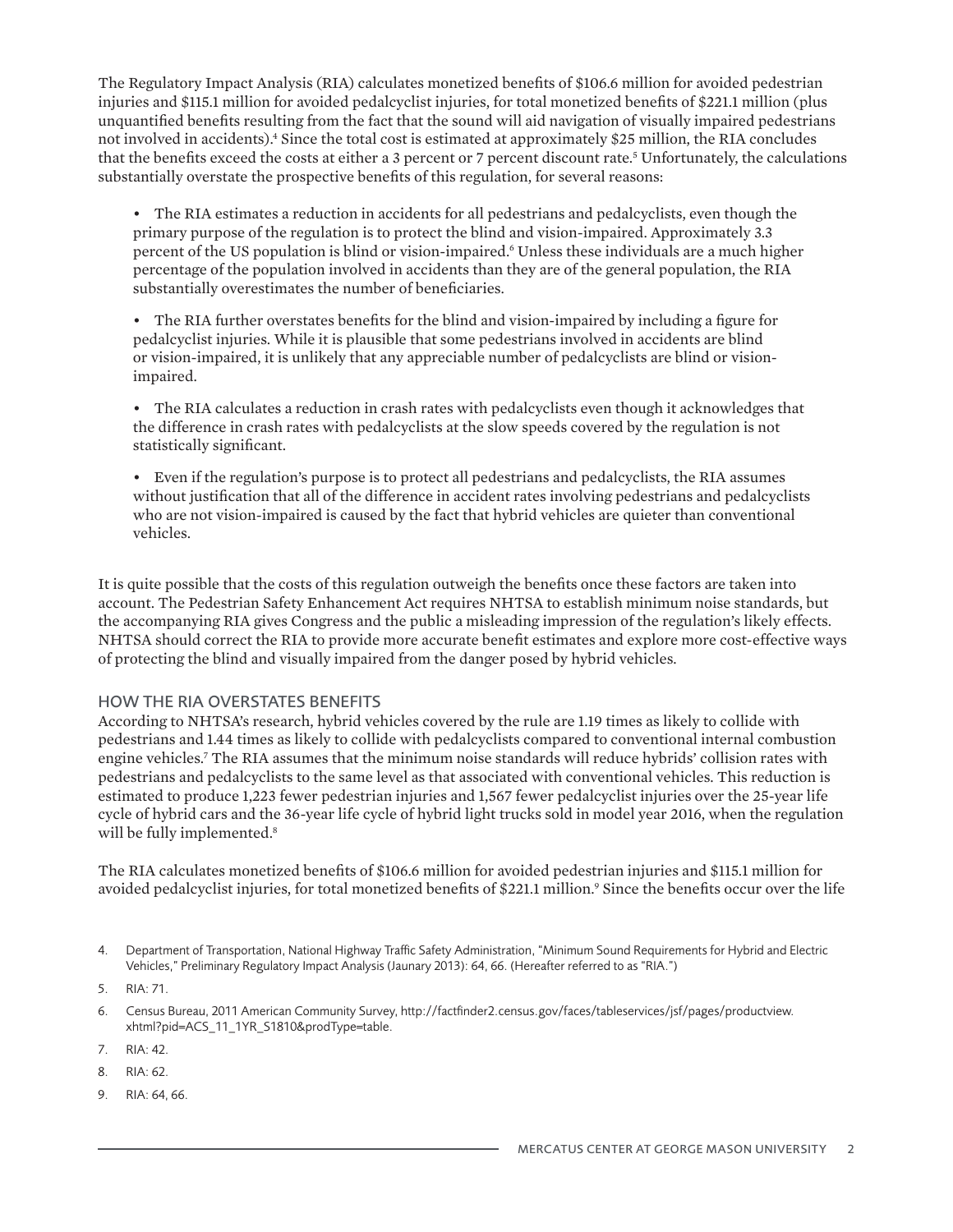of the model year, the RIA also provides discounted figures of \$178 million at a 3 percent discount rate and \$145.8 million at a 7 percent discount rate.<sup>10</sup> Either way, the benefits handily exceed the calculated (mostly up front) cost of approximately \$25 million. The RIA also performs a break-even analysis, which concludes that the proposed regulation will be cost-effective as long as it eliminates at least 13-15 percent of the discrepancy in crash rates.<sup>11</sup>

The RIA explicitly invites comments on the assumptions that the difference in sound produces the difference in crash rates and that the required sound will be as effective in preventing crashes as the noise of an internal combustion engine. These "are the crux of the benefits methodology," the RIA notes.<sup>12</sup>

The assumptions underlying the benefits methodology overstate the number of individuals who will benefit, for several reasons. First, the RIA calculates the number of beneficiaries based on estimates of all crashes involving pedestrians and pedalcyclists, rather than just crashes involving blind and vision-impaired pedestrians and pedalcyclists. Second, it assumes that the regulation will prevent crashes with pedalcyclists, even though there are probably no blind pedalcyclists and there is no statistical difference in crash rates with pedalcyclists at speeds covered by the regulation. Finally, it assumes without justification that the absence of internal-combustion engine noise causes the differential crash rates involving pedestrians and pedalcyclists with good vision.

#### INFLATED LIST OF BENEFICIARIES

The language of the NPRM and the extensive list of stakeholder groups consulted suggest that this regulation is primarily intended to protect blind and vision-impaired individuals.<sup>13</sup> The RIA reports NHTSA's research that documents how a vehicle's sounds help blind people gauge the presence, location, and motion of the vehicle.<sup>14</sup> Based on this research, it seems reasonable to conclude that minimum noise requirements would help blind and vision-impaired people avoid collisions with hybrid vehicles.

The benefit calculations, however, employ estimates of crashes involving all pedestrians and pedalcyclists, not just blind or vision-impaired individuals. Using the figures for all crashes significantly overstates the benefits to blind and vision-impaired individuals. According to the most recent American Community Survey, only 3.3 percent of Americans have a vision difficulty.15 If 3.3 percent of individuals involved in crashes with hybrid vehicles are blind or vision-impaired, the benefit calculations overstate the benefits to blind and vision-impaired people by a factor of 29. Perhaps blind and vision-impaired individuals account for more than 3.3 percent of hybrid vehicle collisions with pedestrians, but it strains credulity to assume that all or most pedestrians hit by hybrids are blind or vision-impaired.

The NPRM acknowledges that the accident data contain no information about the vision status of the people involved.16 But if the primary purpose of the regulation is to protect blind and vision-impaired people, it is critical that NHTSA ascertain what percentage of hybrid collisions involve blind or vision-impaired individuals to accurately determine the scope of the problem and the size of the regulation's potential benefits.

# DOUBTFUL BENEFITS TO PEDALCYCLISTS

More than half of the projected benefits in the RIA stem from avoided crashes with pedalcyclists. This is problematic for two reasons.

- 10. RIA: 71.
- 11. RIA: 74.
- 12. RIA: 63.
- 13. NPRM: 2801-2806.
- 14. RIA: 5.
- 15. Census Bureau, 2011 American Community Survey, http://factfinder2.census.gov/faces/tableservices/jsf/pages/productview. xhtml?pid=ACS\_11\_1YR\_S1810&prodType=table.
- 16. NPRM: 2806.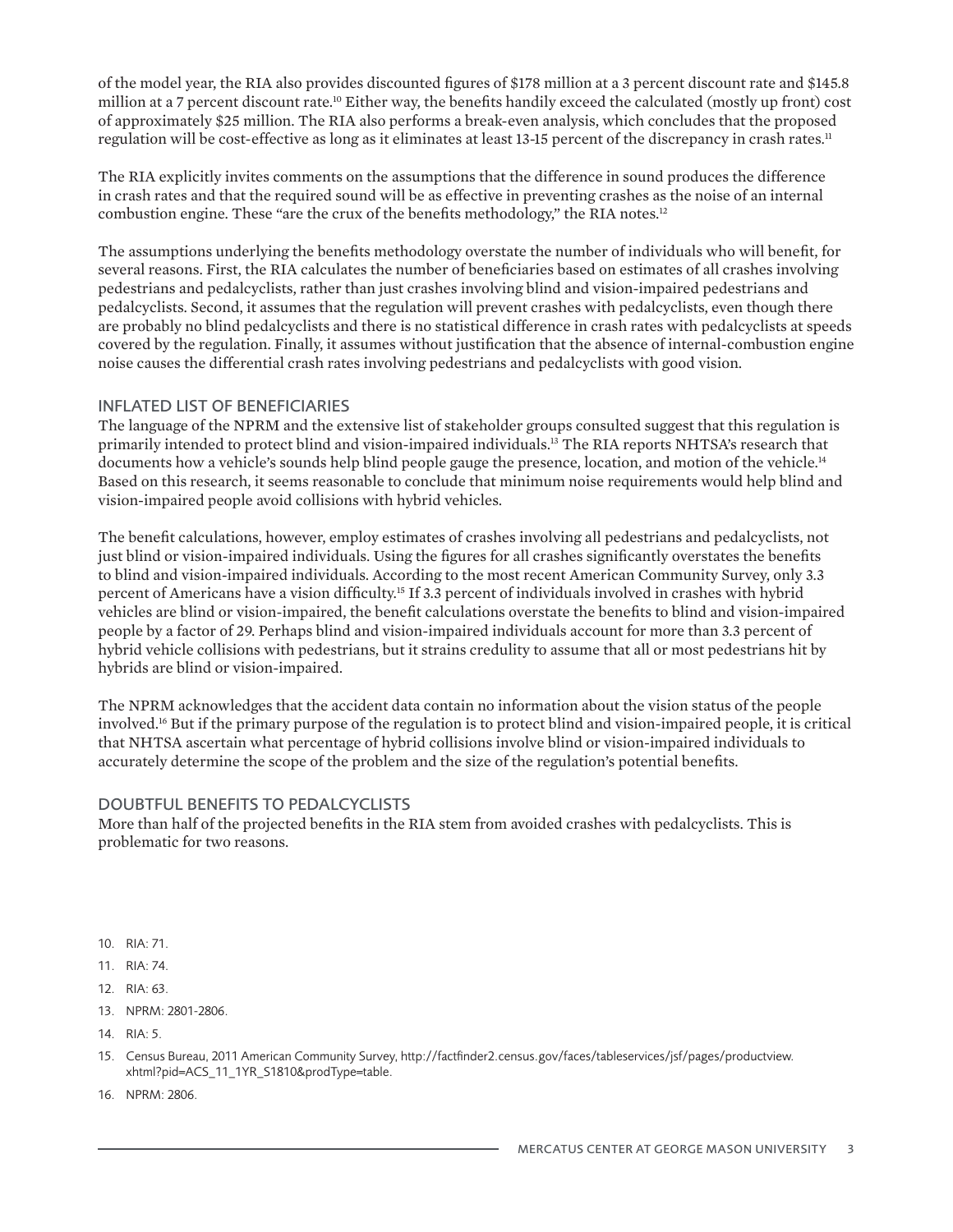First, if the intended beneficiaries are blind and vision-impaired people, it seems unlikely that they would be riding bicycles, unicycles, tricycles, or other pedal-powered vehicles.<sup>17</sup> In the absence of evidence to the contrary, benefits to pedalcyclists should not be counted as benefits to blind or vision-impaired individuals.

Second, if the intended beneficiaries are all pedalcyclists, there is absolutely no justification for assuming that the regulation will reduce crashes involving pedalcyclists. The data cited in the RIA appear to show that hybrids are more likely to collide with pedalcyclists. But the RIA acknowledges that at speeds slower than 35 miles per hour, the difference in crash rates with pedalcyclists for hybrid and conventional vehicles is not statistically significant.<sup>18</sup> The regulation sets minimum noise standards only at speeds of 18 miles per hour or less. In other words, there is no difference in crash rates involving pedalcyclists at the speeds covered by the regulation. For this reason, the benefits of the regulation for pedalcyclists are quite likely zero.

#### INSUFFICIENT EVIDENCE OF CAUSATION

Perhaps the regulation is also intended to benefit pedestrians and pedalcyclists who are not blind or visionimpaired. Any injuries avoided for these individuals could at least count as co-benefits of the regulation.

Unfortunately, the RIA does not report any research identifying the causes of hybrid vehicle collisions with pedestrians or pedalcyclists with normal vision. It also fails to identify any research that might explain the difference in crash rates between hybrid and conventional vehicles with pedestrians or pedalcyclists with good eyesight. Therefore, the RIA offers no basis for concluding that the regulation would reduce accidents between hybrid vehicles and pedestrians or pedalcyclists who are not blind or vision-impaired.

For individuals with normal vision, factors other than sound might explain a great deal of the difference in crash rates. For example, it is plausible that the same environmental values that prompt people to buy hybrid vehicles would also make them more likely to choose walking or bicycling as a preferred form of transportation. But people who share these environmental values may be more prevalent in some localities than others. Hybrid vehicles may have greater accident rates with pedestrians and pedalcyclists, therefore, if there are more pedestrians and pedalcyclists in places where there are also more hybrid vehicles. In other words, drivers of hybrids may be more likely than drivers of conventional vehicles to hit pedestrians or pedalcyclists if more hybrid owners live in places where people are more likely to walk or bicycle.

If there are systematic behavioral differences between hybrid drivers and drivers of conventional vehicles, those could also help explain the difference in accident rates. For example, if hybrid drivers are also more likely to own smartphones and text while driving, then they may be more likely to collide with pedestrians or pedalcyclists for reasons totally unrelated to the vehicle's sound.

These are just two of several hypotheses that might plausibly explain the difference in crash rates between hybrid and conventional vehicles. Until NHTSA has conducted or identified research that controls for other factors that might explain the difference in crash rates involving people with normal vision, there is no justification for assuming that the regulation will equalize the crash rates for hybrid and conventional vehicles.

18. RIA: 43.

<sup>17.</sup> There is an organization in the United States that promotes blind bicycling, but its focus is pairing blind individuals with sighted individuals on tandem bikes. See http://bicyclingblind.org/.